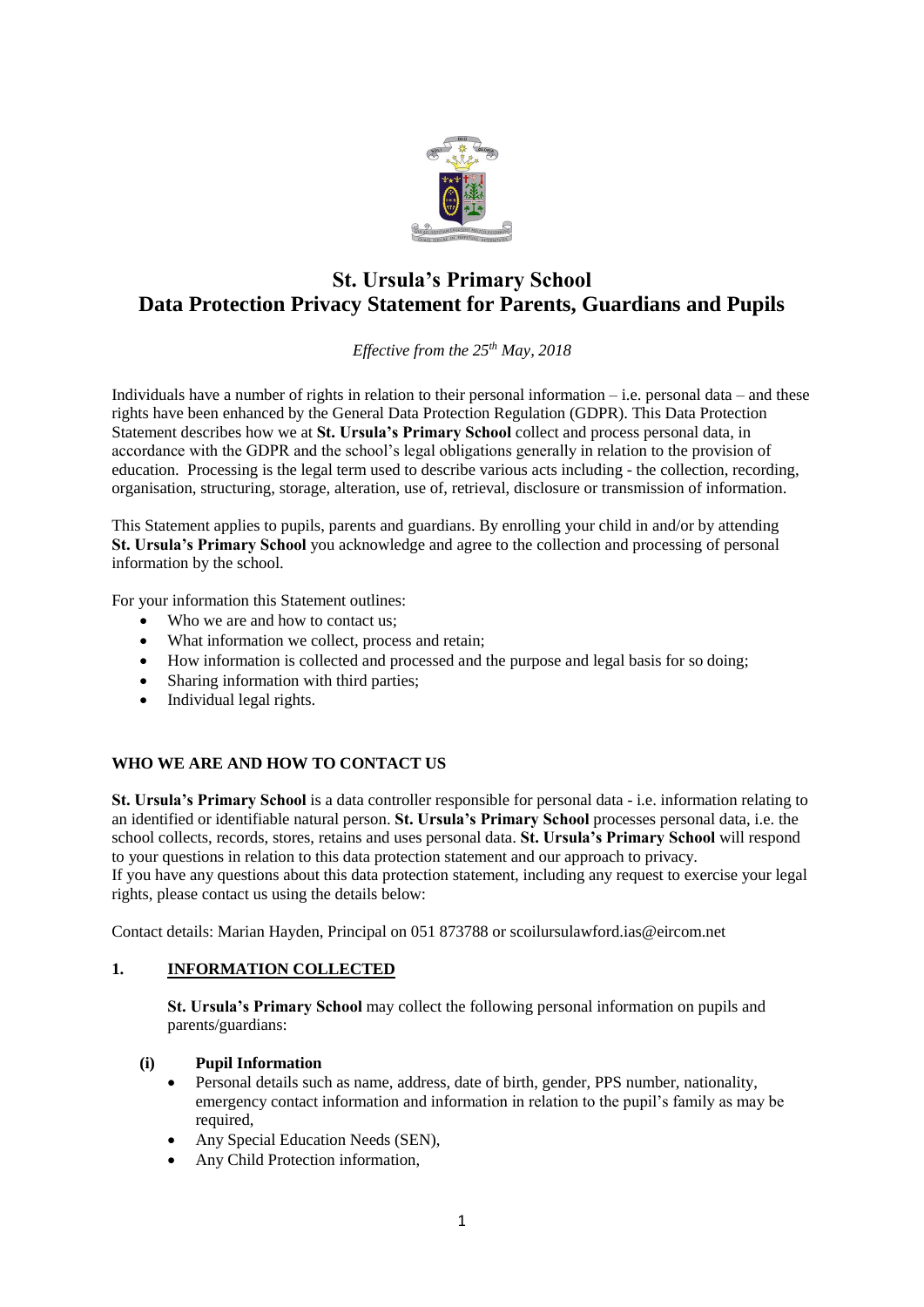- Academic records, school reports, pupil learning needs, pupil behaviour needs, permission for access to educational reports, individual education and learning support plans,
- Personal pupil profiles (including whether English is the pupil's first language or if exempt from any subjects e.g. Irish or religion),
- Psychological referral/assessment documentation and permission for access to psychological reports,
- Information for the Primary Online Database (POD),
- Information for Special Educational Needs Organiser (SENO),
- Information for TUSLA (the Child and Family Agency) and/or the Health Service Executive (HSE),
- Attendance records and explanatory notes in relation to absences,
- Disciplinary records including notes that may be held by the teacher(s), incident and accident reports, investigations and sanctions if imposed,
- Permission notes in respect of school activities e.g. school tours/trips and outings, extracurricular activities, (including Curricular, RSE/Stay Safe Programme(s)),
- Photographs and recorded images of pupil(s) (including at school events),
- School Transport information,
- CCTV footage and other information obtained through electronic means,

## **(ii) Sensitive Personal Information – Pupils**

**St. Ursula's Primary School** may collect and process the following special categories of more sensitive personal information such as:

- Information about pupil's health, medical certificates, medical needs, allergies and consent for administration of medicine,
- Religious belief and confirmation of engagement or not in Religious Sacraments,
- Membership of the Traveller Community,
- Racial or Ethnic origin.

## **(iii) Parent / Guardian Information**

**St. Ursula's Primary School** may collect and process the following personal information from parents/guardians such as:

- Contact details of parent / guardian e.g. name, address, email address, telephone number(s)
- Information regarding legal orders in respect of any family law disputes in respect of guardianship, custody or access,
- Occupation and nationality,
- Number of children, position of pupil(s) in family,
- Consent in respect of medical/other emergencies,
- Consent in respect of school activities e.g. school tours/trips and outings, extra-curricular activities,
- Consent to publish photographs and schoolwork of pupils on school website / print media etc,
- Records, correspondence or notes arising from interaction with Parents / Guardians,

## **2. PURPOSE & LEGAL BASIS FOR COLLECTING & PROCESSING INFORMATION**

**St. Ursula's Primary School** collects and processes personal information (as listed above) about pupils and parents / guardians for a variety of purposes and relies on a number of legal grounds to do so. **St. Ursula's Primary School** requires this information to perform our duties and responsibilities and to comply with our legal and statutory obligations. In addition, **St. Ursula's Primary School** requires this personal information to pursue the legitimate interests of the school and our dealings with relevant third parties (see below). The legitimate interests upon which we rely is the effective operation and management of **St. Ursula's Primary School** and managing the education and welfare needs of our pupils. **St. Ursula's Primary School** processes personal data on the basis of the following lawful purposes:

## **a) Legal Obligation**

 **St. Ursula's Primary School** collects and process personal information to comply with our legal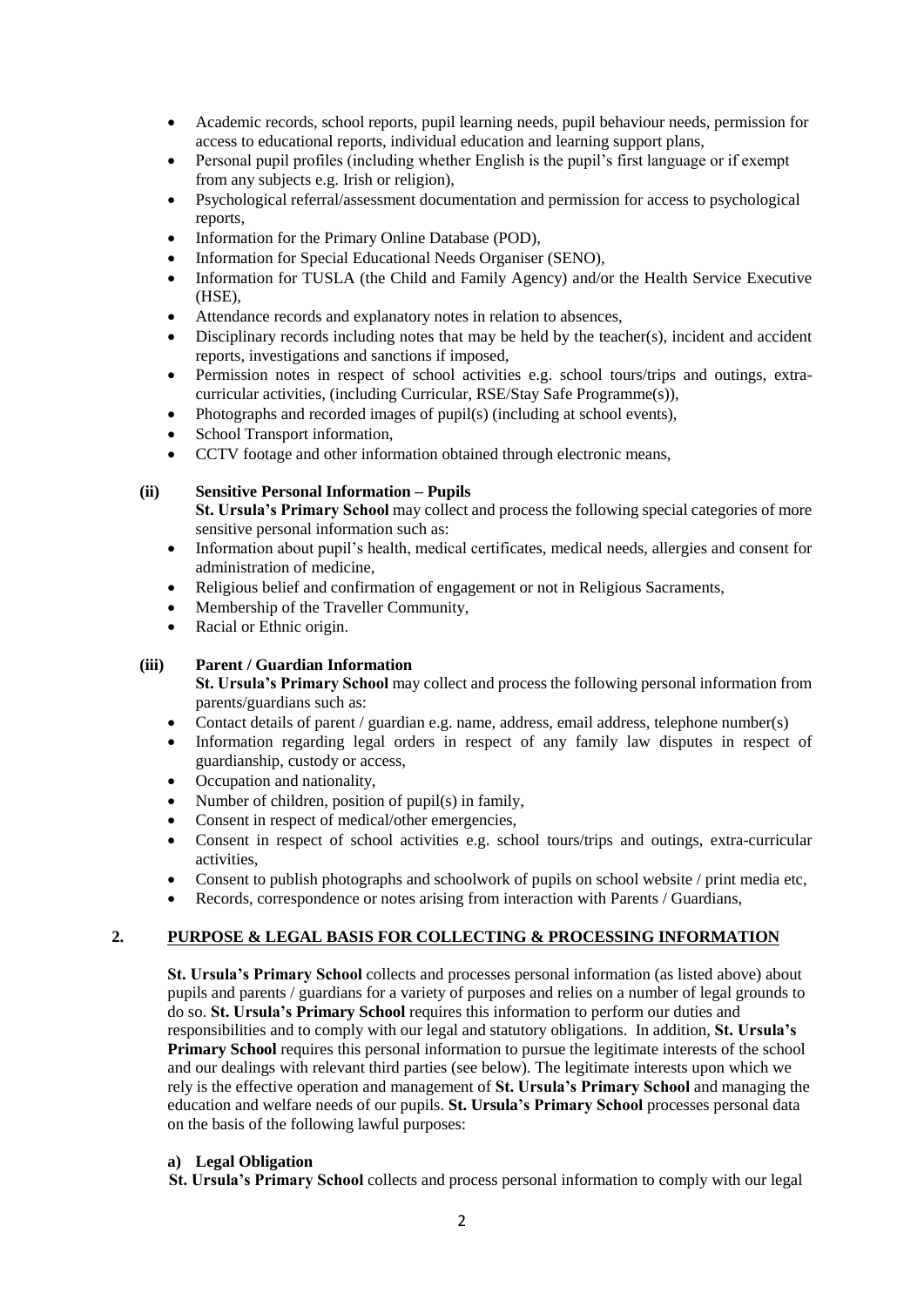and statutory obligations, including, but not limited to those under the Education Act 1998 (as Amended), the Education (Welfare) Act 2000, the Education for Persons with Special Needs (EPSEN) Act 2004, the Health Act 1947, the Children First Act 2015, the Child Protection Procedures for Primary and Post-Primary Schools 2017, the Teaching Council Acts 2001-2015 and Safety Health and Welfare at Work legislation

## **b) Legitimate Interests**

**St. Ursula's Primary School** may also process personal information to:

- Enable Pupils to develop to their full potential and meet the educational, social, physical and emotional requirements of the pupil,
- Enable Parents and Guardians to be contacted in the case of emergency, school closures and to inform Parents and Guardians of their child's educational progress,
- Secure and benefit from the support and services of relevant third parties.

## **c) Consent**

**St. Ursula's Primary School** sometimes process some of pupils' personal information with consent e.g. photograph which may be displayed on the school's website or on social media platforms or in the print media. Please note that consent can be withdrawn at any time by contacting the school.

## **3. HOW PERSONAL INFORMATION IS COLLECTED**

## **(i) Pupils**

**St. Ursula's Primary School** collects personal information about pupils through the enrolment process and/or through expressions of interest in relation to enrolment. Additional information is collected from third parties, including former schools and through school activities and general interaction(s) during the course of the pupil's time at **St. Ursula's Primary School**

## **(ii) Parents and Guardians**

**St. Ursula's Primary School** collects personal information about parents and guardians through the enrolment process or expressions of interest for enrolment. We collect additional personal information through general interaction during the course of the pupil's time at **St. Ursula's Primary School**

## **4. INFORMATION AND THIRD PARTIES**

**St. Ursula's Primary School** may receive from, share and/or transfer information to a range of third parties such as the following:

- *The Department of Education and Skills*
- *TUSLA / the Child and Family Agency*
- *The National Council for Special Education*
- *National Educational Psychological Service (NEPS)*
- *Department of Social Protection and/or other state benefit providers*
- *An Garda Síochána*
- *School Insurance Provider*
- *Third Party Service Providers*: We may share personal information with third party service providers that perform services and functions at our direction and on our behalf such as our accountants, IT service providers including, printers, lawyers and other advisors, and providers of security and administrative services, including data processing / cloud storage service providers e.g. Databiz

# **5. DATA RETENTION**

We will only retain personal information for as long as it is necessary to fulfil the purposes the information was collected for, including any legal, accounting or reporting requirements.